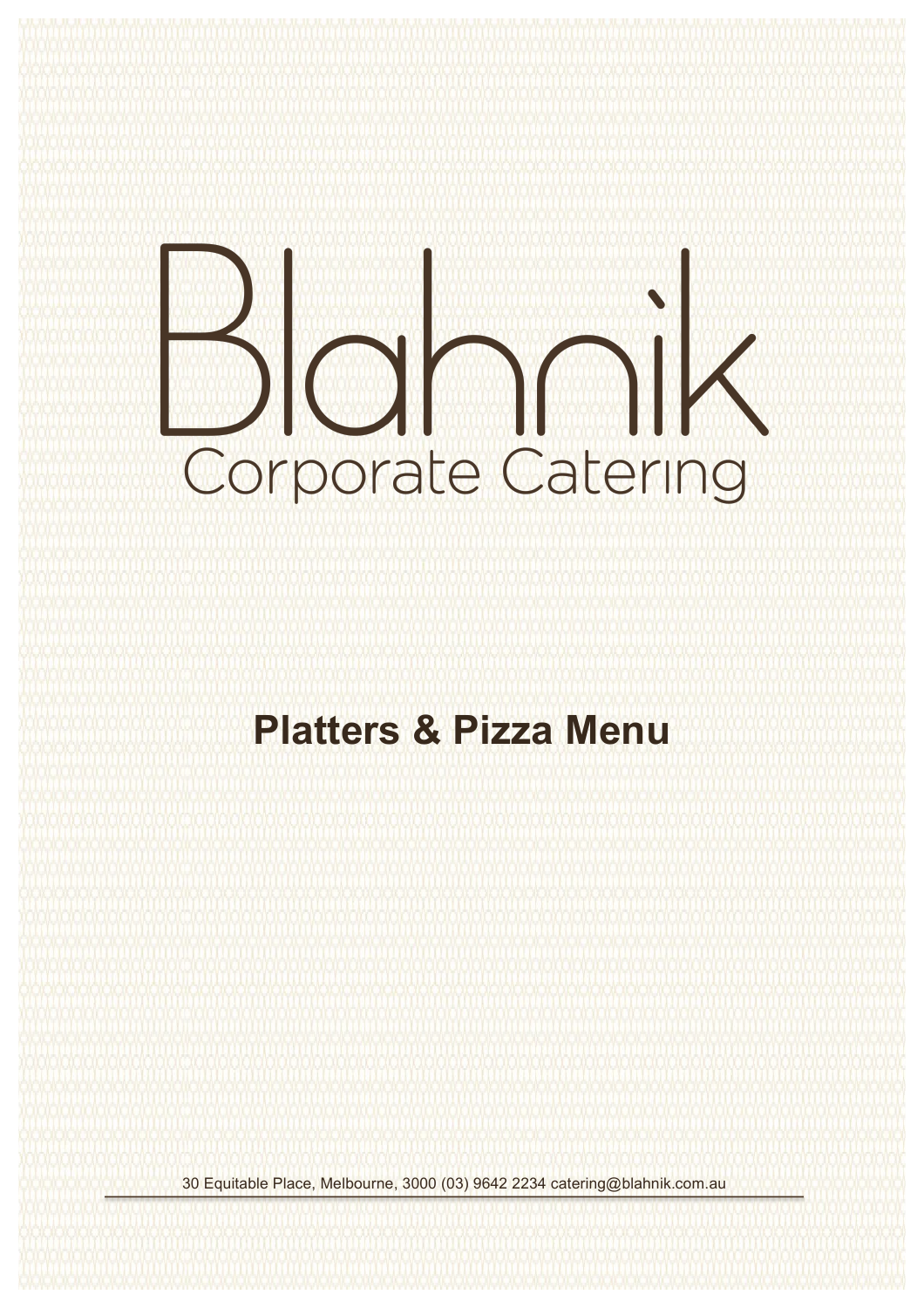# Blahnik

## **Platters**

**Gourmet Cheese Platter** Served with quince paste, dried fruit and lavosh

**Gourmet Cheese and Fresh Fruit Platter**

**Platter of House Made Dips x 3** Served with marinated olives

and toasted Turkish bread

#### **Antipasto Platter**

With daily selection of marinated vegetables, dip, garlic olives, cold meat & Prosciutto wrapped grissini

#### **Ploughman's Platter**

Fresh cold meats, vintage cheddar and fresh salad greens with crusty baguette and condiments \$11.90 per serve (minimum 6 serves)

\$11.90 per serve (minimum 6 serves)

\$7.90 per serve

\$14.90 per serve (minimum 6 serves)

**\$18.50 per serve** 

*All prices include GST*

30 Equitable Place, Melbourne, 3000 (03) 9642 2234 catering@blahnik.com.au